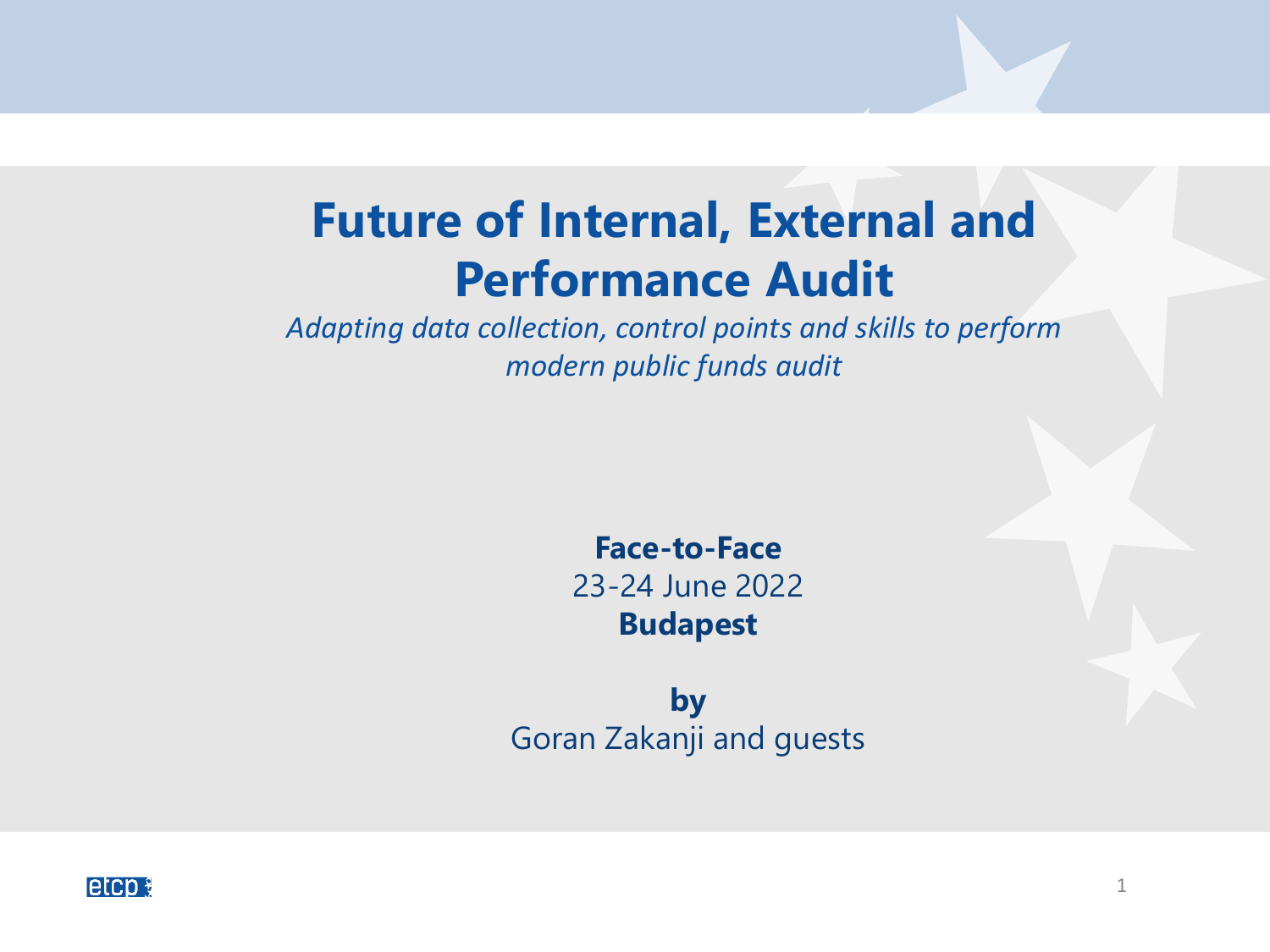## **Future of Internal, External and Performance Audit**

*Adapting data collection, control points and skills to perform modern public funds audit*

| <b>DAY 1: Getting ready for Audit</b>        |                                                                                                                                                                                                                                                                                                                                                                                                                                                                                                    |
|----------------------------------------------|----------------------------------------------------------------------------------------------------------------------------------------------------------------------------------------------------------------------------------------------------------------------------------------------------------------------------------------------------------------------------------------------------------------------------------------------------------------------------------------------------|
| <b>Morning session</b><br>9.00am to 12.30pm  | <b>Step 1: Introduction and overview</b><br>The different types of audits (accounts, systems, operations, compliance, financial,<br>performance and special audits)<br>Audit standards in general (INTOSAI, IFAC)<br>$\bullet$<br>Audit procedures in concrete<br>$\bullet$<br>Audit process step by step<br>$\bullet$<br>Audit applied to EU and public funds<br>$\bullet$<br>Audit authorities and bodies competences and functions<br>$\bullet$<br>Auditor skills and competencies<br>$\bullet$ |
| Lunch from 12:30pm to 2:00pm                 |                                                                                                                                                                                                                                                                                                                                                                                                                                                                                                    |
| <b>Afternoon session</b><br>2.00pm to 4.30pm | <b>Step 2: Preparing System Audit</b><br>Appropriate separation of functions and functional independence<br>Risks analysis: checking procedures, process and tools<br>$\bullet$<br>Fraud indicators and red flags for irregularities<br>$\bullet$                                                                                                                                                                                                                                                  |
|                                              | <b>Step 3: Preparing Audit of operations</b><br>Statistical and non-statistical sampling : Off-the-shelf sampling methodologies – non<br>$\bullet$<br>proportional allocations, regional clustering<br>Reliance on management verifications – conditions, scope and extent<br>$\bullet$<br>Calculation of TER/RTER and room for manoeuvre<br>$\bullet$<br>Extrapolating and making additional financial corrections<br>$\bullet$                                                                   |

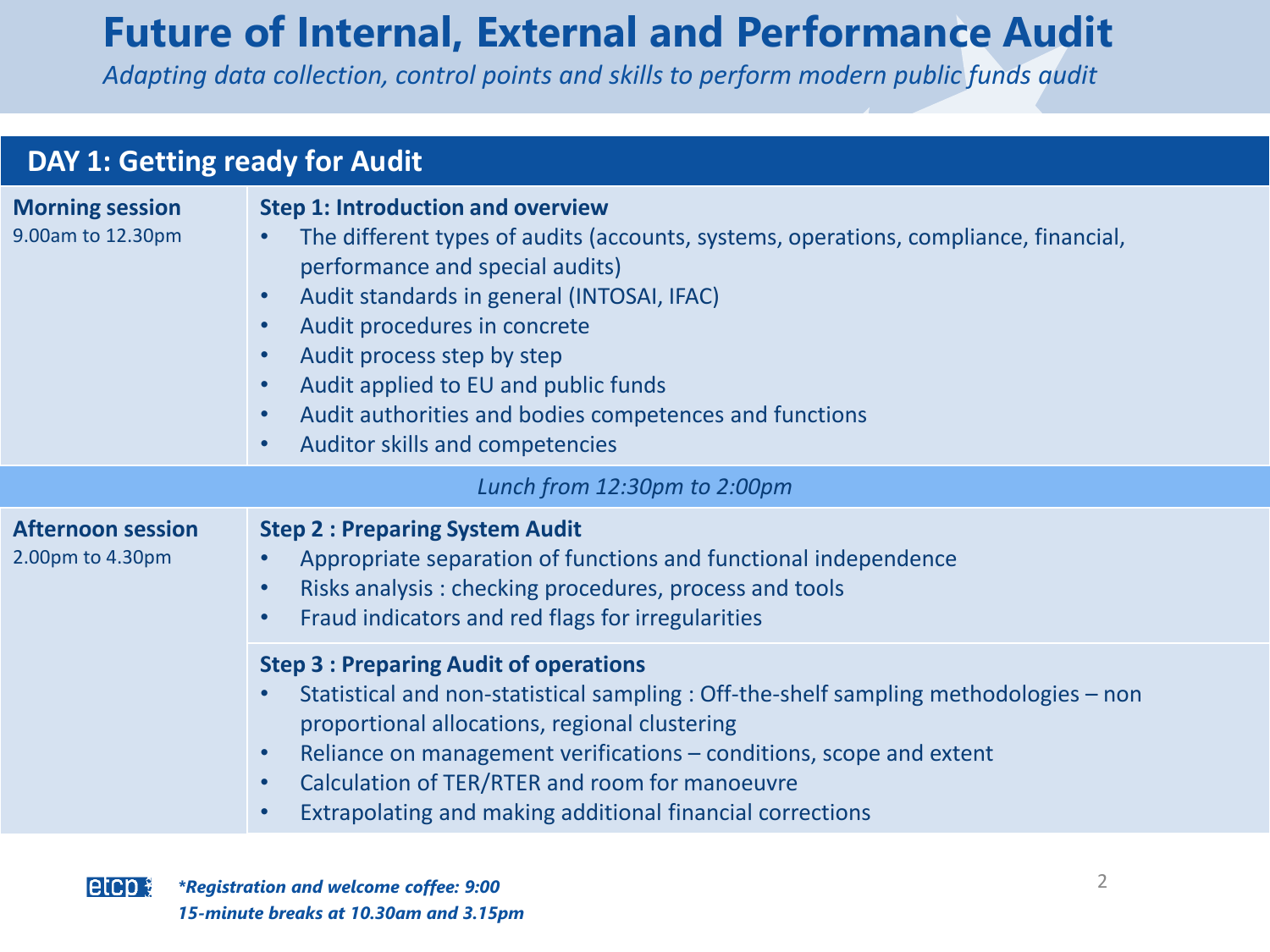## **Future of Internal, External and Performance Audit**

*Adapting data collection, control points and skills to perform modern public funds audit*

| <b>DAY 2: Making Better Audits</b>           |                                                                                                                                                                                                                                                                                                                                                                                                                                                                                                                                                                  |
|----------------------------------------------|------------------------------------------------------------------------------------------------------------------------------------------------------------------------------------------------------------------------------------------------------------------------------------------------------------------------------------------------------------------------------------------------------------------------------------------------------------------------------------------------------------------------------------------------------------------|
| <b>Morning session</b><br>9.00am to 12.30pm  | Step 4: Looking for better performance of audits (case studies)<br>Checking the quality of risks management<br><b>Checking checklists</b><br>$\bullet$<br>Checking effectiveness and reliability of IT systems<br>$\bullet$<br>Checking accounts on a sample basis<br>$\bullet$<br>Checking reliability of performance data related to targets and milestones and to the progress<br>$\bullet$<br>of the programme in achieving its objectives<br>Checking of SCOs, ex ante review<br>$\bullet$<br><b>Checking of indicators</b><br><b>Checking audit trails</b> |
| Lunch from 12:30pm to 2:00pm                 |                                                                                                                                                                                                                                                                                                                                                                                                                                                                                                                                                                  |
| <b>Afternoon session</b><br>2.00pm to 4.30pm | Step 5 : Looking for perfect auditors (roleplay)<br>Selecting items through sampling and performing checks and interviews<br><b>Using IT tools</b><br>$\bullet$<br>Improving management skills and styles<br>$\bullet$<br>Making reports and issuing a professional judgement<br>$\bullet$<br>Following and monitoring the recommendations<br>$\bullet$                                                                                                                                                                                                          |
|                                              | <b>Final key points</b><br><b>Action Plan</b>                                                                                                                                                                                                                                                                                                                                                                                                                                                                                                                    |